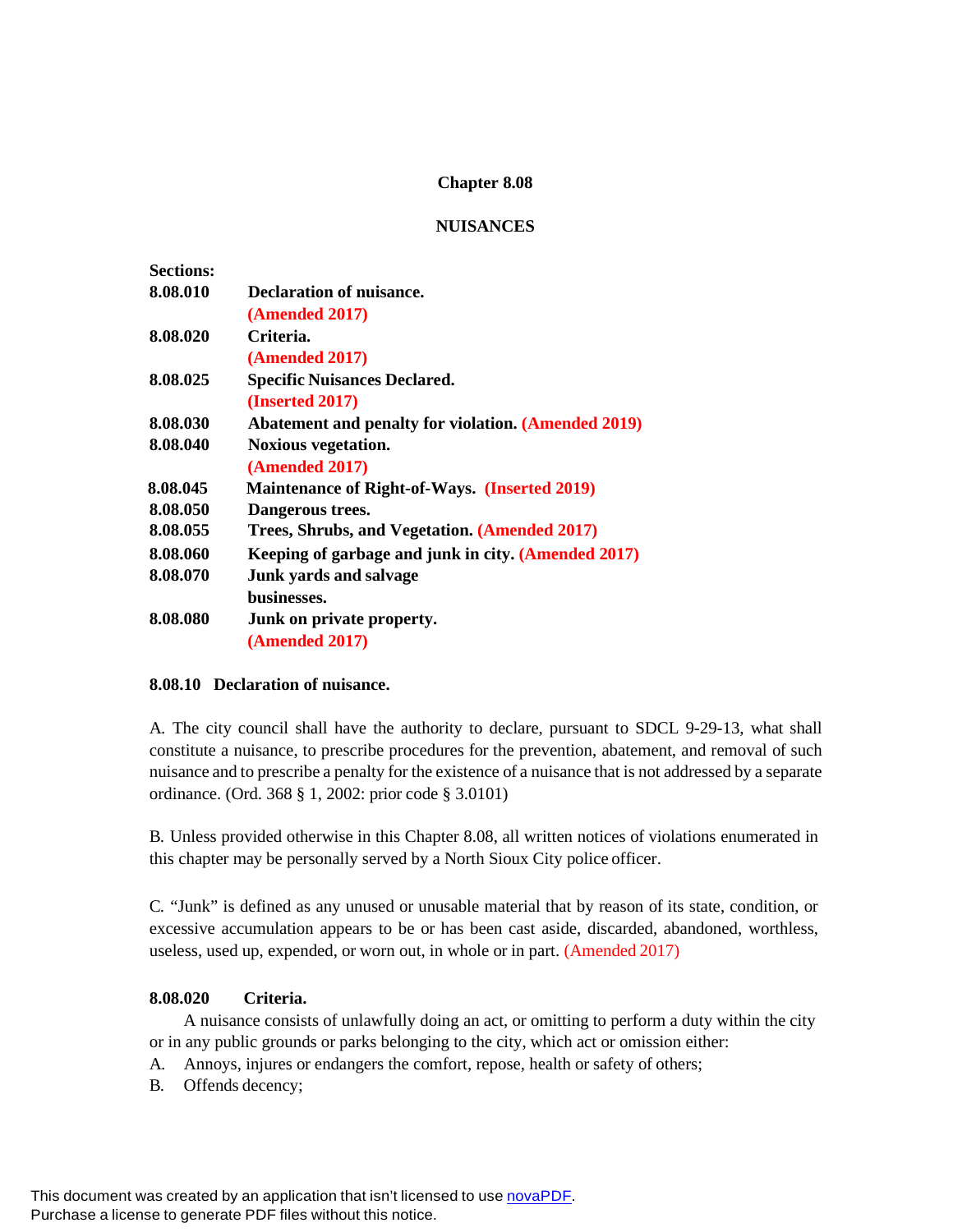C. Unlawfully interferes with, obstructs, or tends to obstruct, or renders dangerous for passage, any lake or navigable river, bay, stream, canal or basin, or any public park, square, street, or highway;

D. In any way renders other persons insecure in life, or in the use of property.

E. Does or tends to lower the value of adjacent real estate because of unsightly conditions.( (Ord. 368 § 2, 2002: prior code § 3.0102) (Amended 2017)

## **8.08.025 Specific Nuisances Declared.**

In addition to the general public nuisances set forth in this Chapter 8.08, the following conditions are specifically declared to be public nuisances and include but are not limited to:

- A. Wastes Such As Papers, Rags, Aluminum Cans: Waste, including, but not limited to, discarded items such as paper, rags, trash, garbage, junk, clothing, tin cans, aluminum cans, batteries of any kind, used motor oil, tires, boxes, plastic containers, glass containers, plastic wrap, cardboard, discarded household fixtures and furnishings, and any like items when such items are stored, collected, piled, or kept on exterior private or public property, except for that contained within a covered waste receptacle which is properly emptied frequently enough so as to prevent waste accumulation that prevents the cover frombeing effective.
- B. Building Materials And Wastes: Building materials and waste including, but not limited to, such items as: lumber, lath, pallets, plaster, old iron, or other metal, concrete, brick, tile, and piles of rock, sand, dirt, or gravel when not used for landscaping purposes, and doors, windows, and scrap or salvage building materials, boxes, barrels, or other containers, when such items are stored, collected, piled, or kept and are not stored inside a building; except for building materials that are temporarily stored for work on premises authorized by a valid building permit obtained for the premises provided that such building materials shall not remain on the premises for more than thirty (30) days after the expiration of the building permit; and except for lumber neatly stacked on a platform at least eighteen inches (18") off theground.
- C. Appliances, Fixtures, And Furniture: Appliances, fixtures, and furniture including, but not limited to, items such as stoves, refrigerators, freezers, sinks, cabinets, and other kitchen appliances, bedroom furniture, mattresses, tables, chairs, clothes washing and drying machines, bathroom appliances and fixtures, light fixtures, washtubs, lawn mowers, tillers, chainsaws, snowblowers, and garden equipment when such items are stored, collected, piled, or kept and are not stored inside a building; except that patio furniture and other furniture designed for outdoor use shall not constitute a nuisance.
- D. Abandoned Or Discarded Refrigerators Or Containers: It shall be unlawful and deemed a nuisance for any person to leave or permit to remain any abandoned or discarded icebox, refrigerator, or other like container outside of any dwelling, building, or other structure or within any unoccupied or abandoned building, dwelling, or other structure or area under his or her control that could be accessible to children.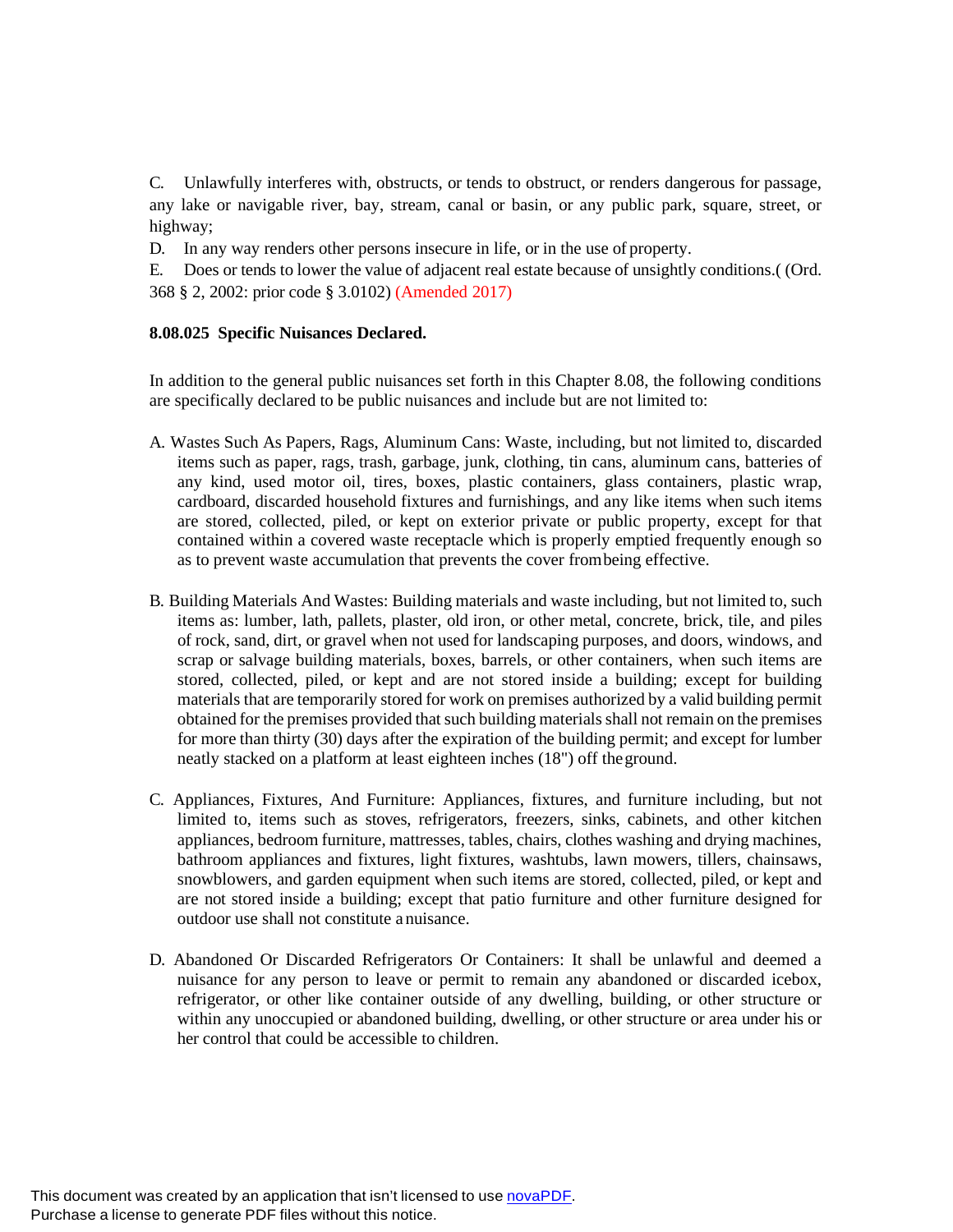- E. Carcasses Of Animals And Hides: All carcasses of animals remaining exposed one hour after death, excepting legally caught and tagged game, which shall be twenty four (24) hours; and all undressed hides left deposited in any open place; except that this section shall not apply to decorative animal hides, bones, antlers, or other remains which are not prone to decay.
- F. Combustible Refuse Matter: Depositing, maintaining, or permitting to be maintained or be accumulated upon any public or private property any combustible refuse matter such as papers, sweepings, rags, grass, tree branches, dead leaves, wood shavings, wood, magazines, cardboard, cotton, or other such materials which could serve as kindling.
- G. Liquid Refuse: All slop, foul, filth, refuse, grease, lard, or chemically polluted water, liquor, or beer washings discharged through drains or spouts or otherwise thrown or deposited anywhere other than an appropriate sanitary system or container for temporary storage of such materials.
- H. Permitting Manure, Garbage, Filth On Street, Alley, Or Public Ground: Letting any manure, waste, junk, garbage, rubbish, filth, fuel, oil, small dead animals, wood, or like material to fall or permit to remain on any street, alley, or public ground; except such items placed properly in an appropriate receptacle.
- I. Weeds Of Excess Height; Noxious Weeds: Permitting weeds to grow to maturity, permitting weeds or grass to grow in excess of seven inches (7") tall, or otherwise permitting landscaping that is characterized by uncontrolled growth or lack of maintenance on any platted property within the city. For unplatted property within the city, such length shall be ten inches (10"). Provided, however, that such limitations shall not apply to parks, gardens, arboreta, or similar facilities where plants in excess of the designated length are intentionally cultivated and maintained. All noxious weeds are prohibited.
- J. Dead Vegetation: The accumulation of dead branches, twigs, leaves, grass, and other dead vegetation other than when in an enclosed compost bin.
- K. Rodents, Vermin, Insects, And Other Pests: All property shall be kept free of infestation by rodents, vermin, insects, and other pests, as well as conditions which may encourage such infestation. Where rodents, vermin, insects, or other pests are found, they shall be promptly exterminated by approved processes not injurious to human health. After extermination, proper precautions shall be taken to prevent reinfestation.
- L. Failure To Maintain Exterior Building Appearance: All buildings' exterior wood surfaces, other than decay resistant woods, shall be protected from the elements and decay by painting or other protective covering or treatment. Peeling, flaking and chipped paint shall be eliminated and surfaces repainted. All metal surfaces subject to rust or corrosion shall be coated to inhibit such rust and corrosion and all surfaces with rust or corrosion shall be stabilized and coated to inhibit future rust and corrosion. Oxidation stains shall be removed from exterior surfaces. Surfaces designed for stabilization by oxidation are exempt from this requirement. No unpainted galvanized metal material shall be used for exterior finish surfaces in residential areas. Windows, doors, roofing, gutters, soffit, and fascia must be maintained intact and in good repair, as shall any interior window dressings or other interior materials plainly visible from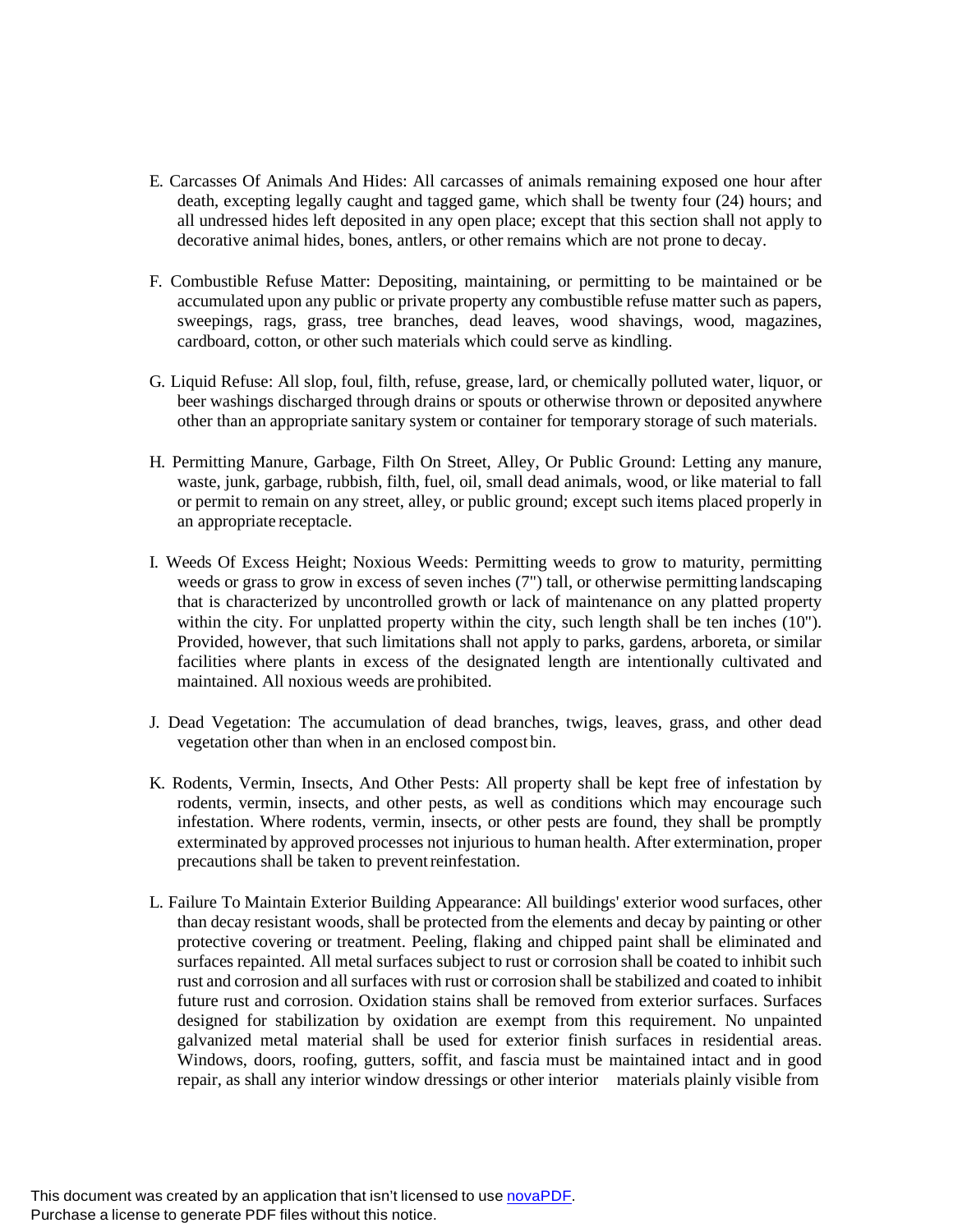- the exterior of the building. Temporary bracing, scaffolding, or the like shall not stand for more than sixty (60) days unless approved by the city building inspector. Buildings shall be free of any other similar conditions of disrepair or deterioration regardless of the condition of other properties in a neighborhood.
- M. Stagnant Water: All bodies of water, excavations, ditches, and other depressions on any premises, except storm management ponds, shall be kept free of stagnant water. Containers or materials located on exterior property areas shall be kept in such a condition that water cannot accumulate and stagnate in or on the containers or materials.
- N. Hazardous Signs: All signs shall be maintained in such a manner so as to prevent undue danger from loose wires, electricity, exposed edges, loose materials, unsecure anchors, or any other condition which may injure or interfere with persons reasonably foreseeable to be in the area of such sign.
- O. Zoning Noncompliance: It shall be unlawful and deemed a nuisance for any person to engage in, or permit to be engaged in, any unauthorized conditional use, home occupation, or other activity which violates city zoning regulations on any premises in the city limits. (Inserted 2017)

## **8.08.030 Abatement and penalty for violation.**

 The city mayor, or whomever he or she may designate, shall give written notice, either by hand delivery in person, posting of the notice on the property within view of the public, via certified mail, or another physical form of direct communication, to any person creating, permitting or maintaining any nuisance as defined in this chapter, to abate such nuisance forthwith. The notice shall be abated by the person or persons in control of the affected premises within ten (10) days after the notice is given, except that in such cases where the mayor determines that the nuisance constitutes a health or safety hazard, the notice may require abatement of the nuisance to be immediate, or within such time as shall be deemed by the mayor to be reasonable and practical under the circumstances. If such person shall neglect or refuse to abate any such nuisance after the notice is given, and within the time stated in the notice, he or she may be charged with a violation of this chapter. Each day the person is in violation of this chapter shall be deemed a new violation. Upon conviction the person may be subject to a fine of not more than Five Hundred Dollars (\$500.00) for each of the violations. In addition to imposing penalties, the court may make abatement of the nuisance a condition of suspension of any of the imposed penalties. (Amended 2019)

### **8.08.040 Noxious vegetation.**

A. Definitions. The following named weeds and plants shall be deemed noxious, dangerous and unhealthful vegetation and are declared to be nuisances: ragweed, parsley, pigweed, nettle, thistle, sunflower, goldenrod, tumbleweed, burdock, cockleburs, wild oats, dandelions, sticktight, milkweed, mustard greens, and any and all other weeds and plants the South Dakota Weed and Pest Control Commission and the South Dakota Department of Agriculture may publish on their list of state weeds.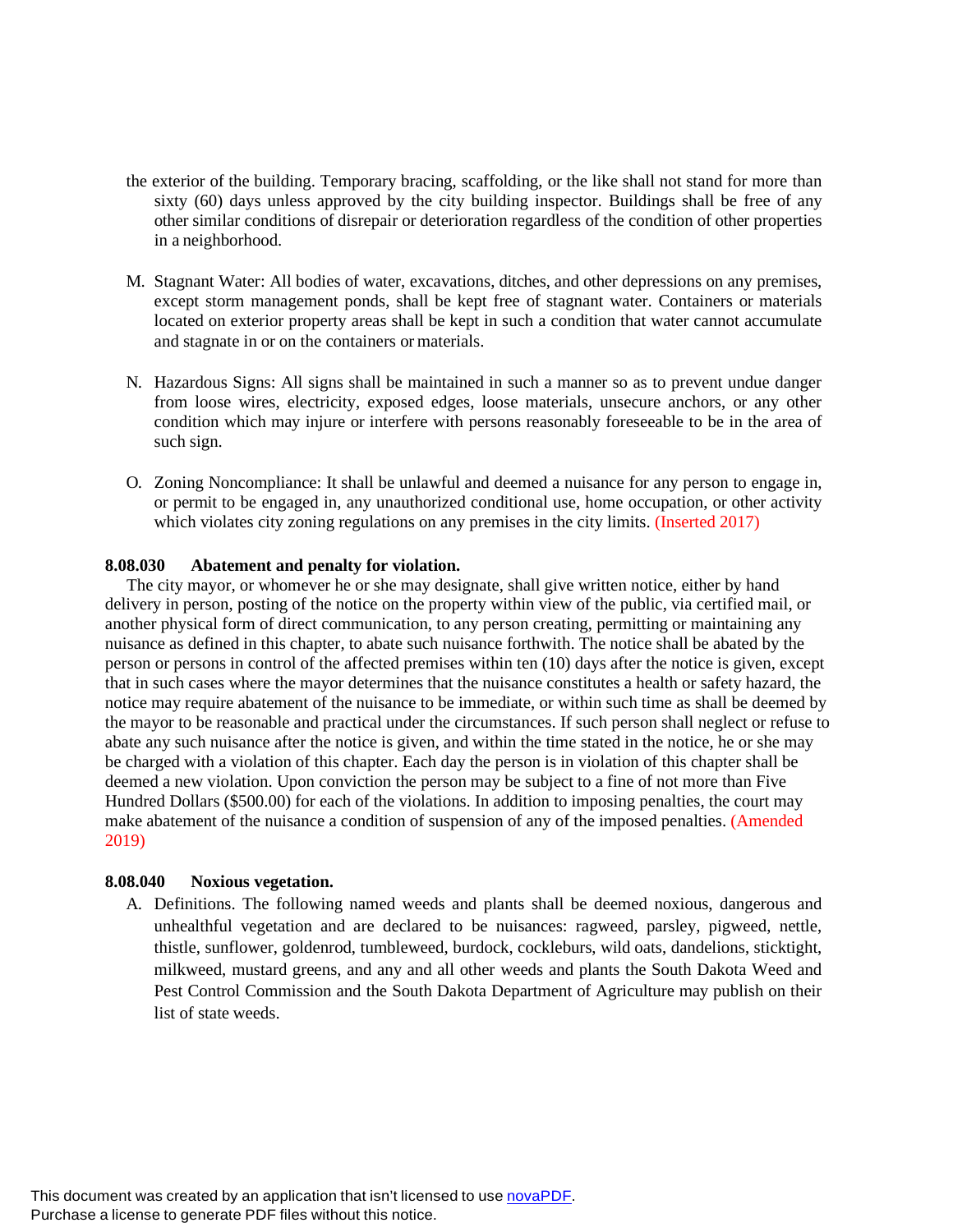- B. Duty to Cut. It shall be the duty of the occupant, person in charge of, or owner of any lot in the city to keep such lot free from noxious vegetation or weeds and to cut such noxious vegetation at such time as may be necessary to prevent its growth.
- C. Notice to Abate and Abatement by City. The Finance Officer shall annually, on or before May 1 each year, publish once a week for two consecutive weeks a Notice to Property Owners generally setting forth the duty to control weeks and other vegetation which might be a nuisance in violation of this Section. The Finance Officer or his or her designee may cause a Notice to Abate Nuisance to be served by providing written notice, by posting of notice on such property within view of the public, upon any property owner who fails to comply with the published notice or any person at any other time has weeds or other vegetation. Upon failure, neglect or refusal of any owner, agent or occupant so notified to comply with said notice within five (5) days thereof, the Finance Officer or his or her designee is hereby authorized and empowered to provide for the cutting, destroying or removal of the weeds, grass or other noxious matter and stabilize the soil if necessary. The City may defray the cost of the work, including administrative costs, by special assessment against the property as set out in Section 8.08.040(D). (Amended 2017)
- D. Costs Recovered. The Finance Officer shall cause an account to be kept against each lot upon which work is done pursuant to Section 8.08.040(C) and shall, after completion of the work, bill the owner of the property for such work. If not paid within thirty (30) days thereafter, the Finance Officer shall thereupon add such assessment to the general assessment against said property. The Finance Officer shall certify such special assessment together with the regular assessment to the Union County Auditor to be collected as municipal taxes for general purposes. Said assessment shall be subject to review and equalization the same manner as assessments or taxes for general purposes. In lieu of special assessment, the City Council may institute a civil action against the owner or occupant of such property to recover said account.
- E. Habitual Violators. If the owner or person in control of any land that has previously received a notice to abate nuisance relating to weeds within the preceding 24 months, then the notice to abate nuisance may include notice that such owner or person in control of said property will be considered to be a habitual violator of this section and that if the nuisance is not abated within the allowed time, the City will consider the property to be subject to having a contract let by the City for mowing property as needed up to a weekly basis for the next following 24-month period of time and that the full cost of said contract together with an administrative fee of two hundred dollars (\$200.00) will be assessed against the property. (Ord. 366 §§ 1--5, 2002: prior code § 3.0104) (Amended September, 2013)

### **8.08.045 Maintenance of Right-of-Ways**

- A. The maintenance of property located within a right-of-way shall be the responsibility of the property owner which is adjacent to and abuts the right-of-way. Maintenance includes, but is not limited to, the removal of dead, dangerous, and/or noxious vegetation, keeping the grass cut below the seven-inch (7") requirement, and keeping the property free from any and all nuisances listed within this chapter.
- B. Notice will be given to the property owner when a violation is discovered within the abutting right-of-way. Once notice is provided, the owner will have five (5) days to bring the property into

This document was created by an application that isn't licensed to use [novaPDF.](http://www.novapdf.com/) Purchase a license to generate PDF files without this notice.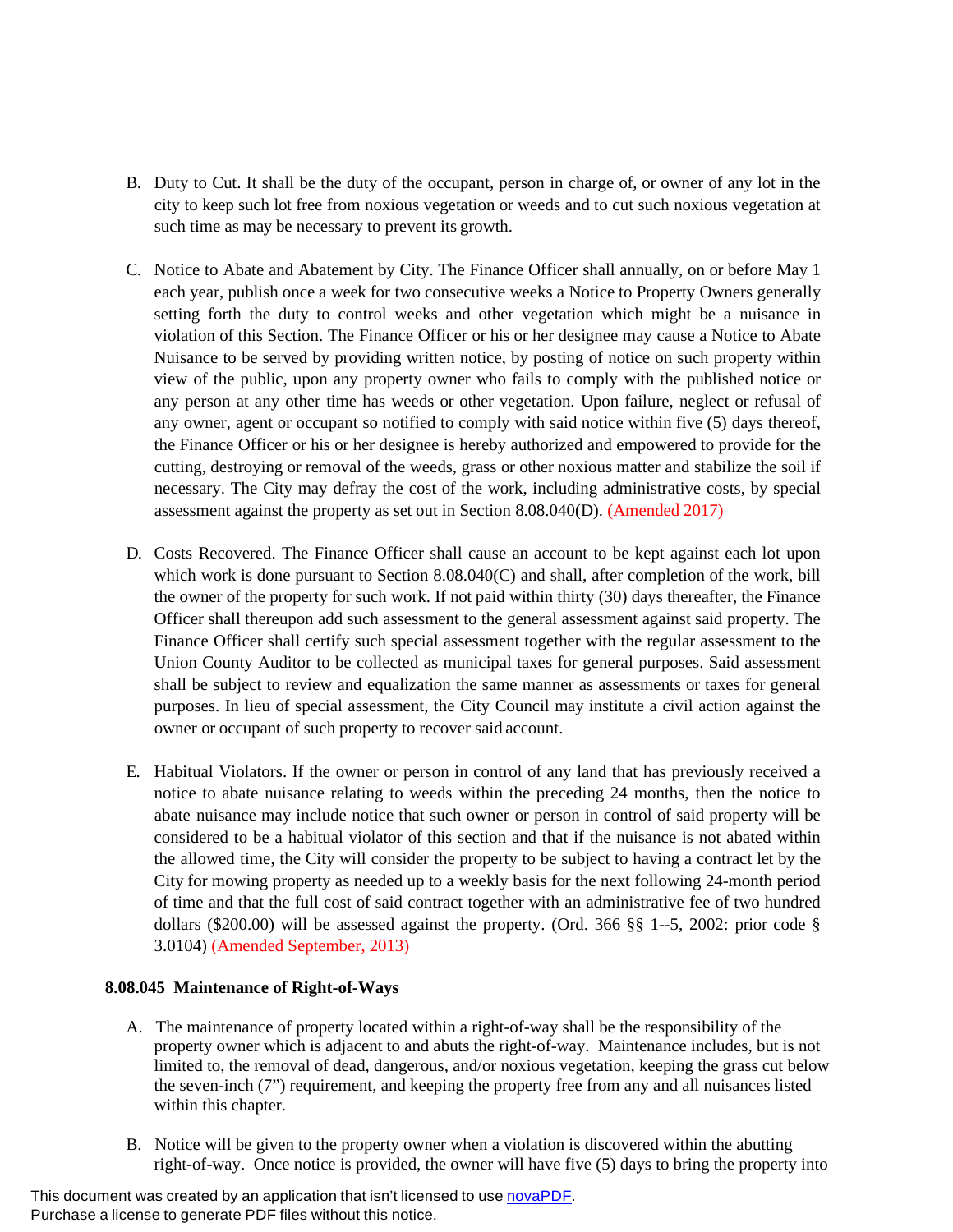compliance. If the owner fails or refuses to comply, the City is authorized to bring the property in the right-of-way into compliance and bill the owner of the adjacent property to recover the cost. Failure to pay the bill within thirty (30) days may result in an assessment on the owner's property to collect the money owed to the City. In lieu of special assessment, the City may institute civil action against the owner to recover the cost. (Inserted 2019)

# **8.08.050 Dangerous trees.**

- A. Definitions. A "dangerous tree" is all trees, whether living or dead, which by reason of their condition or location may endanger public life or safety or the safety of property. Dangerous trees includes all trees whether living or dead if there is a danger that all or a substantial portion of such tree or trees might fall on any public alley, street or other public property or upon any private property.
- B. Declaration of Public Nuisance. All dangerous trees are declared to be a nuisance which should be removed or abated. No person, firm or corporation shall permit any public nuisance as set out above, to remain on the premises owned, controlled, or occupy within the city.
- C. Abatement of Nuisances. If any citizen feels aggrieved by the existence of such a public nuisance, they may bring a private lawsuit to abate the same pursuant to the provisions of SDCL 21-10. If the city council determines that the existence of the public nuisance be a threat to the city as a whole and the city may direct the said nuisance to be abated pursuant to the provisions of SDCL 21-10.
- D. Multiple Owners. If such tree is growing upon the property of two different owners and/or two different occupants, then any abatement proceeding must be directed towards both property owners. If the trunk of the tree enters the ground on the property of one and owner, then he shall be considered to be the owner of that tree, regardless of whether the branches and/or roots of the tree protrude onto the property of another. (Prior code § 3.0106)

# **8.08.055 Trees, Shrubs, and Vegetation**

- A. The occupant or owner of any premises abutting upon any street, road, or alley shall keep all trees upon the premises or between the same and the center of the adjoining streets so trimmed that no bough or branch thereof shall hang lower than 8 feet above the surface of the sidewalk and 16 feet above the surface of the street, road or alley thereon.
- B. No person shall plant, maintain, or permit to grow upon the premises any tree, shrubbery, or vegetation in such way as to obstruct the view of the drivers of vehicles approaching within 50 feet of any street intersection.
- C. Notice to Abate and Abatement by City. The Finance Officer or his or her designee may cause a Notice to Abate Nuisance to be served by providing written notice, by posting of notice on such property within view of the public or upon the property owner who fails to trim trees or shrubs. Upon failure, neglect or refusal of any owner, agent or occupant so notified to comply with said notice within seven (7) days thereof, the Finance Officer or his or her designee is hereby authorized and empowered to provide for the cutting, destroying, or removal of the bough, branch, vegetation, or shrub. The City may defray the cost of the work, including administrative costs, by special assessment against the property as set out in Section 8.08.040(D). (Amended 2017)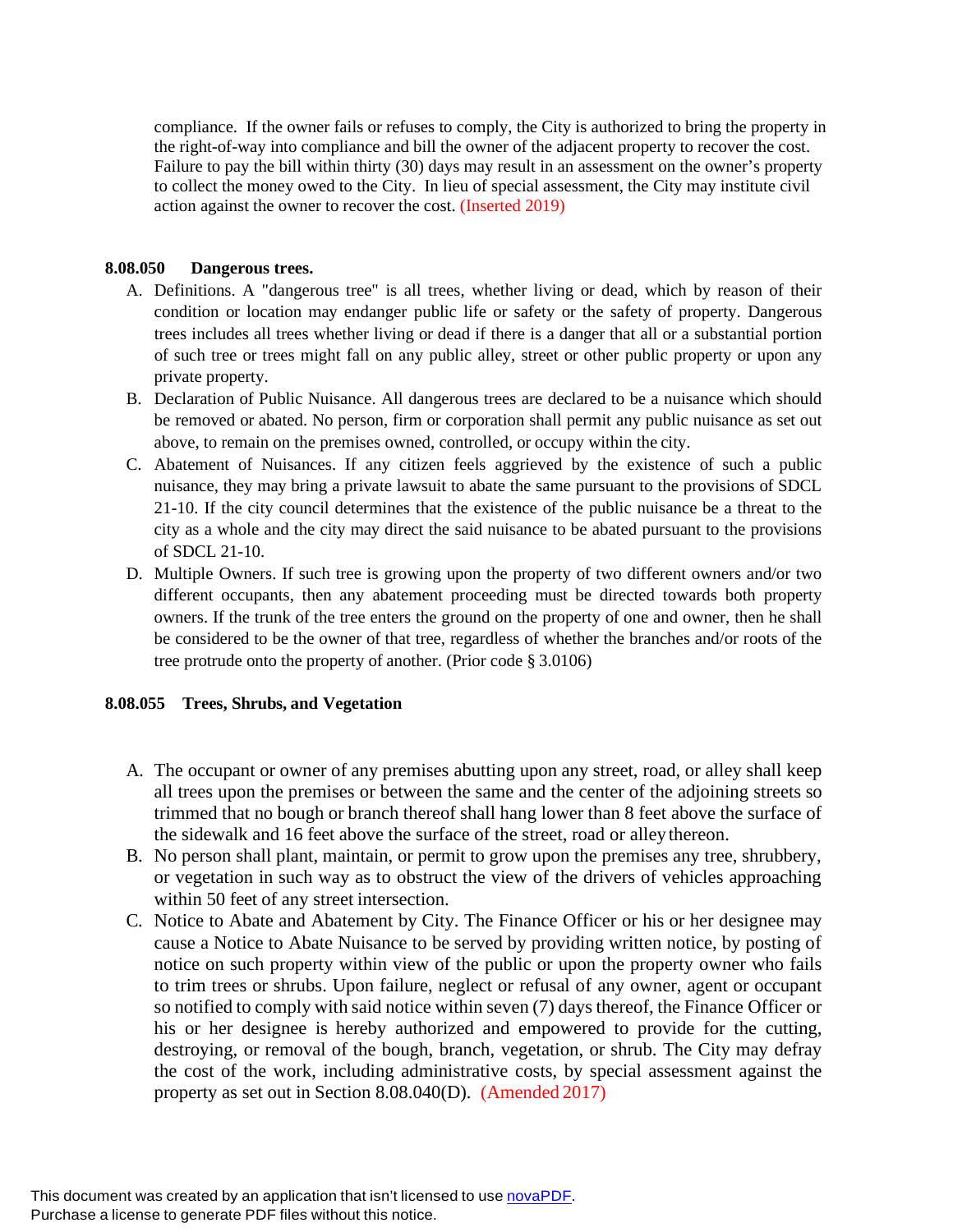# **8.08.060 Keeping of garbage and junk in city.**

A. Definitions.

"Garbage" means every accumulation of animal, vegetable or other matter that attends the preparation, consumption, dealing in or storage of meats, fish, fowl, fruits, or vegetables including the containers or wrappers wasted along with such materials.

"Refuse" means any waste product composed wholly or partly of such materials as garbage, rubbish, trash, litter, cans, tires, junk or other materials that may become a nuisance.

"Rubbish" means wood, leaves, trimmings from shrubs, dead trees or branches, printed matter, paperboard, pasteboard, grass, straw and all other combustible material not included under the term garbage.

"Waste material" means all noncombustible inorganic material such as ashes, glass, sand, earth, concrete, mortar, metals, abandoned mobile homes, etc. Mobile homes shall be deemed abandoned under this Title if they do not comply with current building code or other applicable City ordinances and remain unoccupied for 90 days or more.

- B. No person or persons in control of private property shall permit any house, barn, cellar, vault, drain, cesspool, privy or sewer upon the premises to become offensive or injurious to the public health.
- C. The owner or person in control of private property shall at all times maintain the premises free of garbage, rubbish, refuse, waste material and other junk.
- D. No person shall throw or deposit garbage, rubbish, refuse, waste material or any other junk on any private property, occupied or vacant, whether owned by that person or not.
- E. The owner or person in charge of any private property shall cause any and all garbage, rubbish, refuse and waste materials to be collected and removed from the property within ten (10) days after written notice has been provided to them by the chief of police of North SiouxCity.
- F. This section does not prohibit the use of approved trash receptacles, provided they are emptied at least every seven days.
- G. Failure to cause the cleanup required in subsection E of this section within ten (10) days shall be a violation of this section punishable by a fine of up to Five Hundred Dollars (\$500.00) beginning on the eleventh day. Each successive day of failure to comply shall constitute a separate violation subject to a fine of up to Five Hundred Dollars (\$500.00).
- H. Abatement by City.
	- a. If the owner or person in control of the property shall fail to cause the clean up required in subsection E of this section, the city shall have the right to enter upon such property for the purpose of removing the garbage, rubbish, refuse, waste material or abandoned mobile homes.
	- b. The finance officer shall cause an account to be kept against each lot of the costs of clean- up during each year for the purposes of a special assessment against such property.
	- c. The finance officer shall prepare an estimate of the assessment against each lot for the clean-up for the preceding year, including therein the expense of levying such special assessment against each lot. Such estimate shall be submitted to the council for its approval on or before the first day of January each year.
	- d. The finance officer shall cause to be published in the official newspaper a notice of the time and place when the council will meet for the purpose of approving such estimate, such notice